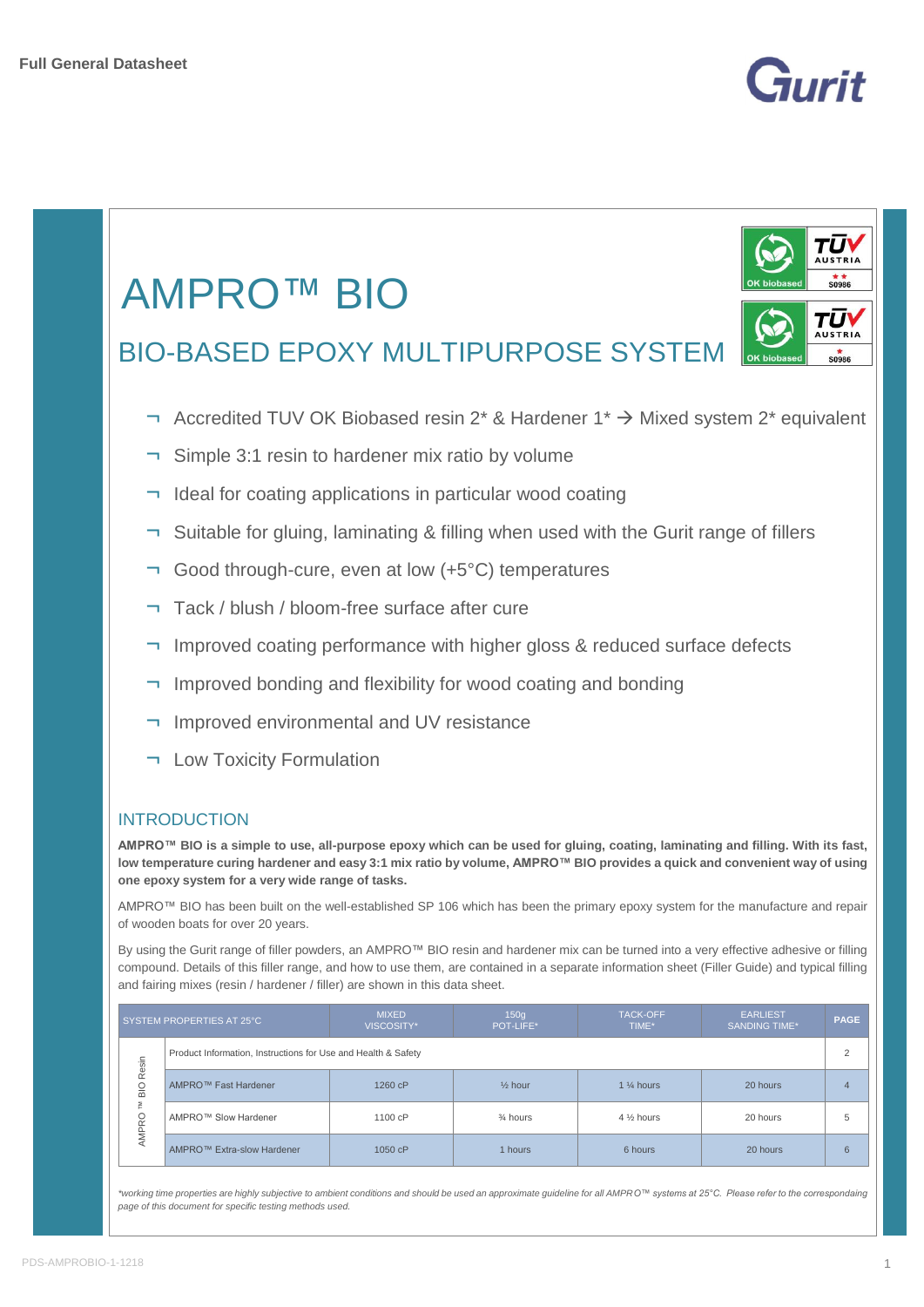# PRODUCT INFORMATION

#### AVAILABILITY

The product is available in a number of formats please contact your local customer support representative for more information.

#### TRANSPORT & STORAGE

The resin and hardeners should be kept in securely closed containers during transport and storage. Any accidental spillage should be soaked up with sand, sawdust, cotton waste or any other absorbent material. The area should then be washed clean (see appropriate Safety Data Sheet). Adequate long term storage conditions will result in a shelf life of 2 years for both the resin and

| <b>COMPONENT</b> | <b>UNITS</b> | $10 - 25^{\circ}$ C |
|------------------|--------------|---------------------|
| AMPRO™ BIO Resin | months       | 24                  |
| AMPRO™ Hardeners | months       | 24                  |

hardeners. Storage should be in a warm dry place out of direct sunlight and protected from frost. The storage temperature should be kept constant between 10°C and 25°C, cyclic fluctuations in temperature can cause crystallization. Containers should be firmly closed. Hardeners, in particular, will suffer serious degradation if left exposed to air. Typically the physical properties of the hardener are not affected, however the color may darken over time. Be aware of a possible mixed system color change if very old and new hardeners are used on the same project.

### INSTRUCTIONS FOR USE

The product is optimised for use at temperatures between 15 and 25°C. At lower temperatures the product thickens and may become unworkable, however is designed to cure if required at temperatures as low as +5°C. At higher temperatures working times will be significantly reduced. Maximum relative humidity for use is 70%.

#### MIXING AND HANDLING

Accurate measurement and thorough mixing are essential when using this system, and any deviation from the prescribed mix ratios will seriously degrade the physical properties of the cured system. The resin and hardener must be stirred well for two minutes or more, with particular attention being paid to the sides and bottom of the container. As soon as the material is mixed the reaction begins. This reaction produces heat (exothermic), which will in turn accelerate the reaction. If this mixed material is left in a confined mixing vessel the heat cannot disperse and the reaction will become uncontrollable.

#### FILLING AND FAIRING MIXES

All filler additions are approximate and can be adjusted by the user to achieve the desired consistency.

| <b>DESCRIPTION</b>        | <b>FILLER TYPE</b>  | <b>EASE OF</b>    | <b>WATER</b> |           | <b>FILLER QUANTITY*</b> |         | <b>AMPRO SILICA ADDITION*</b> |                         | <b>APPROX.</b> |
|---------------------------|---------------------|-------------------|--------------|-----------|-------------------------|---------|-------------------------------|-------------------------|----------------|
|                           | <b>SANDING</b>      | <b>RESISTANCE</b> |              | FOR 1KG   | $\%$                    | FOR 1KG | <b>DENSITY</b>                | <b>VOLUME</b>           |                |
| <b>Brown, Low Density</b> | <b>Microballons</b> | Easv              | Moderate     | $25 - 30$ | $250 - 300$ q           | $2 - 3$ | $20 - 30q$                    | $0.6$ g/cm <sup>3</sup> | 2.2 Litres     |
| White, Low Density        | Glass Bubbles       | Moderate          | High         | $35 - 40$ | $350 - 400$ q           | $3 - 5$ | $30 - 50q$                    | $0.5$ g/cm <sup>3</sup> | 3.0 Litres     |

<sup>\*</sup>calculated by weight relative to the mixed system of resin and hardener

#### ADHESIVE MIXES

All filler additions are approximate and can be adjusted by the user to achieve the desired consistency.

| <b>DESCRIPTION</b>    | <b>FILLER TYPE</b> | <b>FILLER QUANTITY*</b> |               | <b>AMPRO SILICA ADDITION*</b> |                | APPROX.                 | APPROX.       |
|-----------------------|--------------------|-------------------------|---------------|-------------------------------|----------------|-------------------------|---------------|
|                       |                    | $\%$                    | FOR 1KG       | $\frac{9}{6}$                 | <b>FOR 1KG</b> | <b>DENSITY</b>          | <b>VOLUME</b> |
| Brown, Low Density    | Microballons**     | $15 - 20$               | $150 - 200$ q | $4 - 5$                       | $40 - 50q$     | $0.7$ g/cm <sup>3</sup> | 1.8 Litres    |
| White, Low Density    | Glass Bubbles**    | $15 - 20$               | 150 - 200 g   | $5 - 6$                       | $50 - 60q$     | $0.6$ g/cm <sup>3</sup> | 2.0 Litres    |
| Opaque, High Strength | <b>Microfibres</b> | $7 - 10$                | $70 - 100$ g  | $3 - 4$                       | $30 - 40q$     | $0.9$ q/cm <sup>3</sup> | 1.0 Litres    |

*\*calculated by weight relative to the mixed system of resin and hardener \*\*Microfibres are always preferred for load-carrying adhesive joints*

#### **COVERAGE**

For further information please refer to the Gurit Filler Guide.

| <b>THICKNESS (PER COAT)</b>       | <b>50 - 150 MICRONS</b>                     | <b>COMMENT</b>                                                                  |
|-----------------------------------|---------------------------------------------|---------------------------------------------------------------------------------|
| Coating Coverage (at 150 microns) | Approximately 7 m <sup>2</sup> /litre       | Dependant on temperature, surface inclination, surface<br>porosity and evenness |
| Adhesive Coverage                 | Approximately $3 - 4$ m <sup>2</sup> /litre | Dependant on temperature, surface inclination, surface<br>porosity and evenness |

### INSTRUCTIONS FOR USE

The following points must be considered:

- 1. Skin contact must be avoided by wearing protective gloves. Gurit recommends the use of disposable nitrile gloves for most applications. The use of barrier creams is not recommended, but to preserve skin condition a moisturising cream should be used after washing.
- 2. Protective clothing should be worn when mixing, laminating or sanding. Contaminated work clothes should be thoroughly cleaned before re-use.
- 3. Eye protection should be worn if there is a risk of resin, hardener, solvent or dust entering the eyes. If this occurs flush the eye with water for 15 minutes, holding the eyelid open, and seek medical attention.
- 4. Ensure adequate ventilation in work areas. Respiratory protection should be worn if there is insufficient ventilation. Solvent vapours should not be inhaled as they can cause dizziness, headaches, loss of consciousness and can have long term health effects.
- 5. If the skin becomes contaminated, then the area must be immediately cleansed. The use of resin-removing cleansers is recommended. To finish, wash with soap and warm water. The use of solvents on the skin to remove resins etc must be avoided.
	- Washing should be part of routine practice:
		- before eating or drinking
		- ¬ before smoking
	- before using the lavatory
	- after finishing work
- 6. The inhalation of sanding dust should be avoided and if it settles on the skin then it should be washed off. After more extensive sanding operations a shower/bath and hair wash is advised.

#### APPLICABLE RISK & SAFETY PHRASES

Gurit produces a separate full Safety Data Sheet for all hazardous products. Please ensure that you have the correct SDS to hand for the materials you are using before commencing work.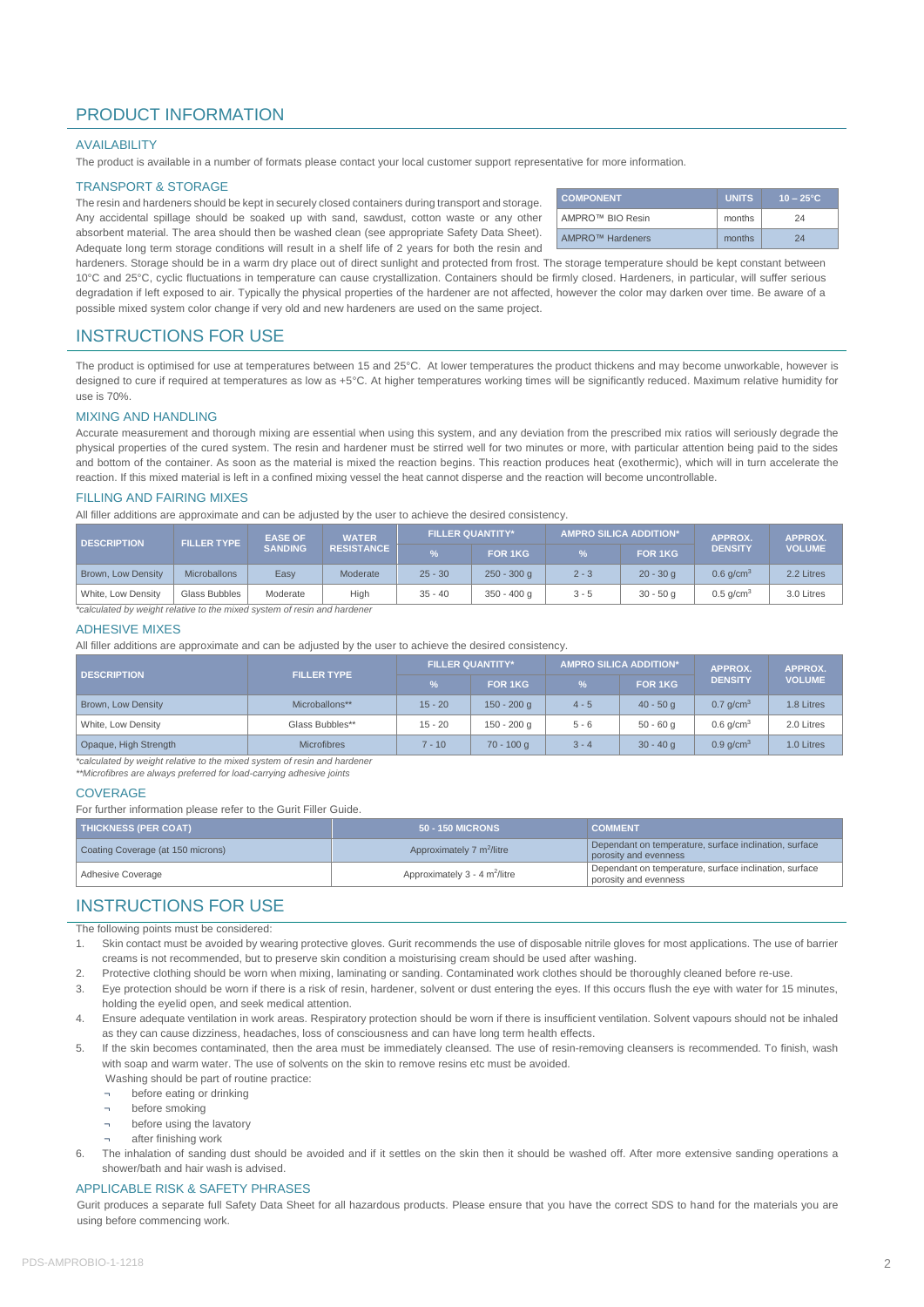# AMPRO™ BIO RESIN & FAST HARDENER

## MIXING AND HANDLING

| <b>PROPERTY</b>                | <b>UNITS</b>      | <b>AMPRO™ BIO RESIN</b> | <b>FAST HARDENER</b> | <b>MIXED SYSTEM</b>      |
|--------------------------------|-------------------|-------------------------|----------------------|--------------------------|
| Colour                         |                   | <b>Brown Tint</b>       | Amber                | <b>Brown Tint</b>        |
| Mix ratio by weight            | Parts by weight   | 100                     | 30                   | -                        |
| Mix ratio by volume            | Parts by volume   |                         |                      | $\overline{\phantom{a}}$ |
| Density at 21 °C (ISO 1183-1B) | q/cm <sup>3</sup> | 1.10                    | 0.99                 | 1.07                     |

# COMPONENT & MIXED SYSTEM PROPERTIES\*

| <b>PROPERTY</b>                | <b>UNITS</b> | $15^{\circ}$ C | $25^{\circ}$ C | <b>TEST METHOD</b>       |
|--------------------------------|--------------|----------------|----------------|--------------------------|
| AMPRO™ BIO Resin Viscosity     | сP           | 3028           | 979            | $\sim$                   |
| AMPRO™ Fast Hardener Viscosity | cP           | 1918           | 707            |                          |
| Initial Mixed System Viscosity | сP           |                | 1263           | $\overline{\phantom{a}}$ |

## WORKING TIME PROPERTIES\*

| <b>PROPERTY</b>                  | <b>UNITS</b> | $20^{\circ}$ C | <b>TEST METHOD</b>    |
|----------------------------------|--------------|----------------|-----------------------|
| Thin-Film Gel-time               | hrs:min      | 01:19          | . .                   |
| Pot-life (150 g, mixed in water) | hrs:min      | 00:23          | <b>Tecam Gel Time</b> |
| Tack-off Time                    | hrs:min      | 02:40          | Internal Gurit Method |
| <b>Earliest Sanding Time**</b>   | hrs:min      | 16:00          | Internal Gurit Method |

\*working time properties are highly subjective to ambient conditions and should be used as an approximate guideline for all AMPRO™ systems<br>\*\*it is not recommended to apply at low temperatures, but a cure temperatures as l

# AMBIENT CURE THERMAL PERFORMANCE PROGRESSION at 21°C

| <b>PROPERTY PROGRESSION AT 21°C</b> | <b>SYMBOL</b> | <b>UNITS</b> | <b>7 DAYS</b> | <b>14 DAYS</b> | 21 DAYS | <b>28 DAYS</b> | <b>TEST STANDARD</b> |
|-------------------------------------|---------------|--------------|---------------|----------------|---------|----------------|----------------------|
| <b>Glass Transition Temperature</b> | Гg1           | $\sim$       | 44            | 46             | 46      |                | ISO 6721 (DMA)       |

# CURED RESIN PROPERTIES

| <b>PROPERTIES</b>                               | <b>SYMBOL</b>                  | <b>UNITS</b> | <b>28 DAYS AT 21°C</b>   | 16 HRS AT 50°C*** | <b>TEST STANDARD</b> |
|-------------------------------------------------|--------------------------------|--------------|--------------------------|-------------------|----------------------|
| <b>Glass Transition Temperature</b>             | Tg <sub>2</sub>                | $^{\circ}C$  | $\overline{\phantom{a}}$ | 55                | ISO 11357 (DSC)      |
| Ultimate Glass Transition Temp.                 | UTg <sub>2</sub>               | $^{\circ}C$  | ٠                        | 62                | ISO 11357 (DSC)      |
| <b>Glass Transition Temperature</b>             | Tg <sub>1</sub>                | $^{\circ}C$  | 47                       | 55                | ISO 6721 (DMA)       |
| Ultimate Glass Transition Temp.                 | UTg <sub>1</sub>               | $^{\circ}C$  | 53                       |                   | ISO 6721 (DMA)       |
| Tensile Strength                                | $\sigma$                       | <b>MPa</b>   | 40.7                     | 42.0              | ISO 527-2            |
| <b>Tensile Modulus</b>                          | E <sub>T</sub>                 | GPa          | 1.9                      | 2.0               | <b>ISO 527-2</b>     |
| <b>Tensile Elongation</b>                       | $\varepsilon_{\text{\tiny T}}$ | $\%$         | 30.7                     | 30.5              | ISO 527-2            |
| <b>Flexural Strength</b>                        | $\sigma_F$                     | <b>MPa</b>   | 70.3                     | 70.5              | <b>ISO 178</b>       |
| <b>Flexural Modulus</b>                         | EF                             | GPa          | 2.1                      | 2.0               | <b>ISO 178</b>       |
| <b>Flexural Elongation</b>                      | $\epsilon$ <sub>F</sub>        | $\%$         | >12.0                    | >12.0             | <b>ISO 178</b>       |
| 28 Day Water Uptake<br>(coupon size 60x60x1mm)  |                                | mg (%)       | $\overline{\phantom{a}}$ | 48(0.6)           | <b>ISO 62</b>        |
| <b>ILSS</b><br>(8 x RE301H8, 50% resin content) | <b>XILSS</b>                   | <b>MPa</b>   | ٠                        | 34                | ISO 14130            |

*\*\*\*initial cure of 24 hours at 21°C*

# ADHESIVE PERFORMANCE (AFTER 16 HRS AT 50°C CURE)

| <b>PROPERTIES</b>                                                           | <b>SYMBOL</b>       | <b>UNITS</b> | <b>PLYWOOD</b>          | <b>TEAK</b>             | <b>STEEL</b> | <b>TEST STANDARD</b> ' |
|-----------------------------------------------------------------------------|---------------------|--------------|-------------------------|-------------------------|--------------|------------------------|
| Lapshear Strength                                                           |                     | <b>MPa</b>   | 2.3<br>(failed in wood) | 6.0<br>(failed in wood) | 17.7         | BS 5350 Part C5        |
| Lapshear Strength Wet Retention<br>(saturated for 28 days at 23°C in water) | $\tau_{\text{wet}}$ | <b>MPa</b>   |                         |                         | 15.4         | <b>BS 5350 Part C5</b> |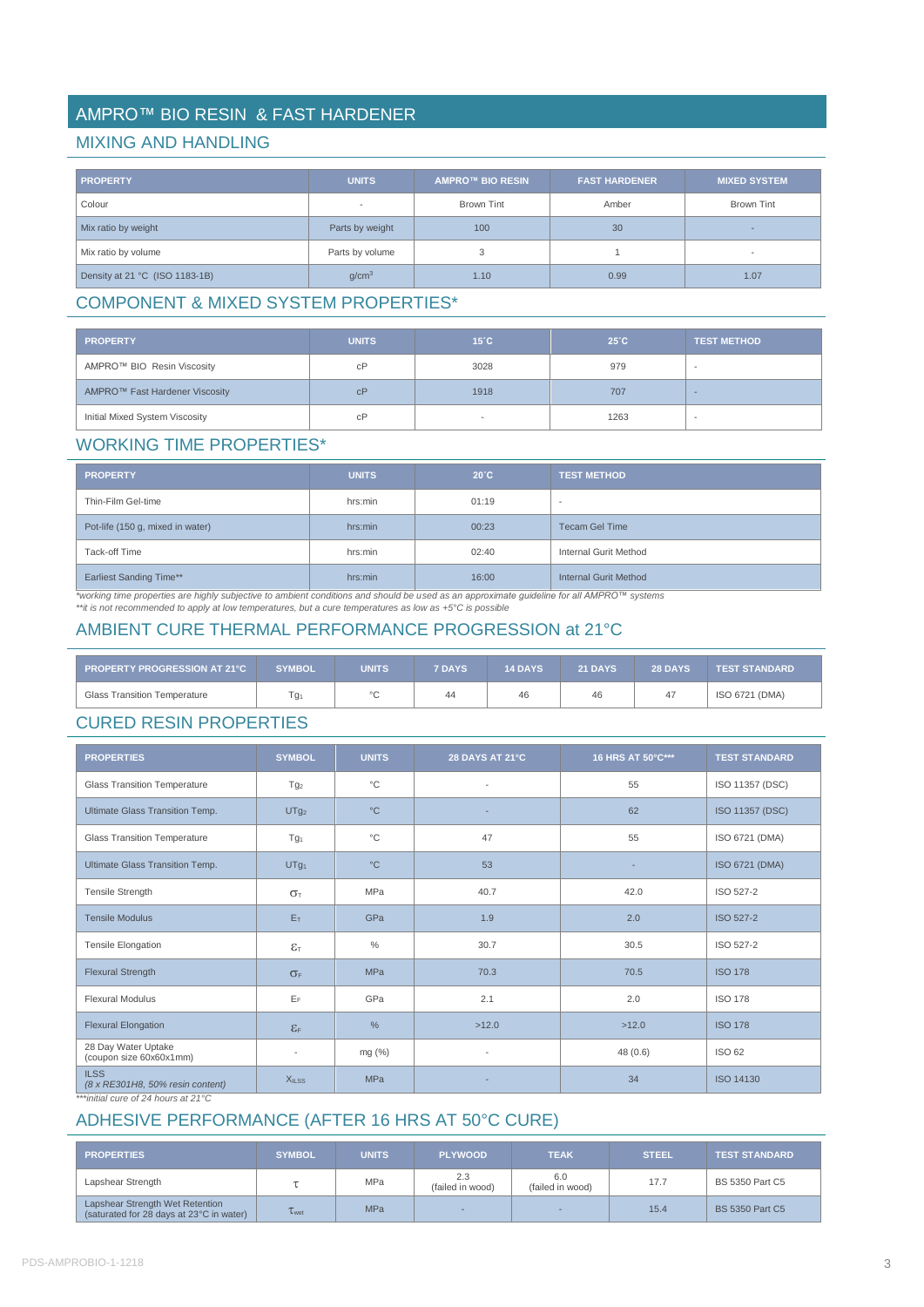# AMPRO™ BIO RESIN & SLOW HARDENER

## MIXING AND HANDLING

| <b>PROPERTY</b>                | <b>UNITS</b>      | <b>AMPRO™ BIO RESIN</b> | <b>SLOW HARDENER</b> | <b>MIXED SYSTEM</b> |
|--------------------------------|-------------------|-------------------------|----------------------|---------------------|
| Colour                         |                   | <b>Brown Tint</b>       | Amber                | Brown Tint          |
| Mix ratio by weight            | Parts by weight   | 100                     | 30                   |                     |
| Mix ratio by volume            | Parts by volume   |                         |                      |                     |
| Density at 21 °C (ISO 1183-1B) | q/cm <sup>3</sup> | 1.10                    | 1.00                 | 1.09                |

# COMPONENT & MIXED SYSTEM PROPERTIES\*

| <b>PROPERTY</b>                | <b>UNITS</b> | $15^{\circ}$ C | $25^{\circ}$ C | <b>TEST METHOD</b>       |
|--------------------------------|--------------|----------------|----------------|--------------------------|
| AMPRO™ BIO Resin Viscosity     | cP           | 3028           | 979            | $\overline{\phantom{a}}$ |
| AMPRO™ Slow Hardener Viscosity | cP           | 570            | 250            |                          |
| Initial Mixed System Viscosity | cP           |                | 1100           |                          |

# WORKING TIME PROPERTIES\*

| <b>PROPERTY</b>                  | <b>UNITS</b> | $20^{\circ}$ C | <b>TEST METHOD</b>       |
|----------------------------------|--------------|----------------|--------------------------|
| Thin-Film Gel-time               | hrs:min      | 01:54          | $\overline{\phantom{a}}$ |
| Pot-life (150 g, mixed in water) | hrs:min      | 00:43          | <b>Tecam Gel Time</b>    |
| Tack-off Time                    | hrs:min      | 04:30          | Internal Gurit Method    |
| <b>Earliest Sanding Time**</b>   | hrs:min      | 20:00          | Internal Gurit Method    |

*\*working time properties are highly subjective to ambient conditions and should be used as an approximate guideline for all AMPRO™ systems \*\*it is not recommended to apply at low temperatures, but a cure temperatures as low as +5°C is possible in the time stated*

## AMBIENT CURE THERMAL PERFORMANCE PROGRESSION at 21°C

| <b>PROPERTY PROGRESSION AT 21°C</b> | <b>SYMBOL</b> | <b>UNITS</b> | <b>7 DAYS</b> | <b>14 DAYS</b> | <b>21 DAYS</b> | <b>28 DAYS</b> | <b>TEST STANDARD</b> |
|-------------------------------------|---------------|--------------|---------------|----------------|----------------|----------------|----------------------|
| <b>Glass Transition Temperature</b> | $Tg_1$        | $\circ$      | 40            |                | 44             | 45             | ISO 6721 (DMA)       |

# CURED RESIN PROPERTIES

| <b>PROPERTIES</b>                               | <b>SYMBOL</b>                | <b>UNITS</b> | <b>28 DAYS AT 21°C</b> | 16 HRS AT 50°C*** | <b>TEST STANDARD</b> |
|-------------------------------------------------|------------------------------|--------------|------------------------|-------------------|----------------------|
| <b>Glass Transition Temperature</b>             | Tg <sub>1</sub>              | $^{\circ}C$  | 45                     | 49                | ISO 6721 (DMA)       |
| Ultimate Glass Transition Temp.                 | UTg <sub>1</sub>             | $^{\circ}C$  | 53                     |                   | ISO 6721 (DMA)       |
| Tensile Strength                                | $\sigma_{\text{t}}$          | <b>MPa</b>   | 36.3                   | 42.4              | ISO 527-2            |
| <b>Tensile Modulus</b>                          | E <sub>T</sub>               | GPa          | 1.9                    | 2.0               | <b>ISO 527-2</b>     |
| <b>Tensile Elongation</b>                       | $\epsilon_{\text{\tiny T}}$  | $\%$         | 49.6                   | 31.2              | ISO 527-2            |
| <b>Flexural Strength</b>                        | $\sigma_F$                   | <b>MPa</b>   | 61.8                   | 67.0              | <b>ISO 178</b>       |
| <b>Flexural Modulus</b>                         | EF                           | GPa          | 1.8                    | 1.9               | <b>ISO 178</b>       |
| <b>Flexural Elongation</b>                      | $\epsilon_{\text{\tiny{F}}}$ | $\%$         | >12.0                  | >12.0             | <b>ISO 178</b>       |
| 28 Day Water Uptake<br>(coupon size 60x60x1mm)  | $\overline{\phantom{a}}$     | mg (%)       | ٠                      | 28.4(0.6)         | <b>ISO 62</b>        |
| <b>ILSS</b><br>(8 x RE301H8, 50% resin content) | X <sub>ILSS</sub>            | <b>MPa</b>   |                        | 32.3              | <b>ISO 14130</b>     |

*\*\*\*initial cure of 24 hours at 21°C*

## ADHESIVE PERFORMANCE (AFTER 16 HRS AT 50°C CURE)

| <b>PROPERTIES</b>                                                           | <b>SYMBOL</b>       | <b>UNITS</b> | <b>PLYWOOD</b>          | <b>TEAK</b> | <b>STEEL</b> | <b>TEST STANDARD'</b>  |
|-----------------------------------------------------------------------------|---------------------|--------------|-------------------------|-------------|--------------|------------------------|
| Lapshear Strength                                                           |                     | MPa          | 2.1<br>(Failed in wood) |             | 14.9         | <b>BS 5350 Part C5</b> |
| Lapshear Strength Wet Retention<br>(saturated for 28 days at 23°C in water) | $\tau_{\text{wet}}$ | MPa          |                         | -           | 16.2         | <b>BS 5350 Part C5</b> |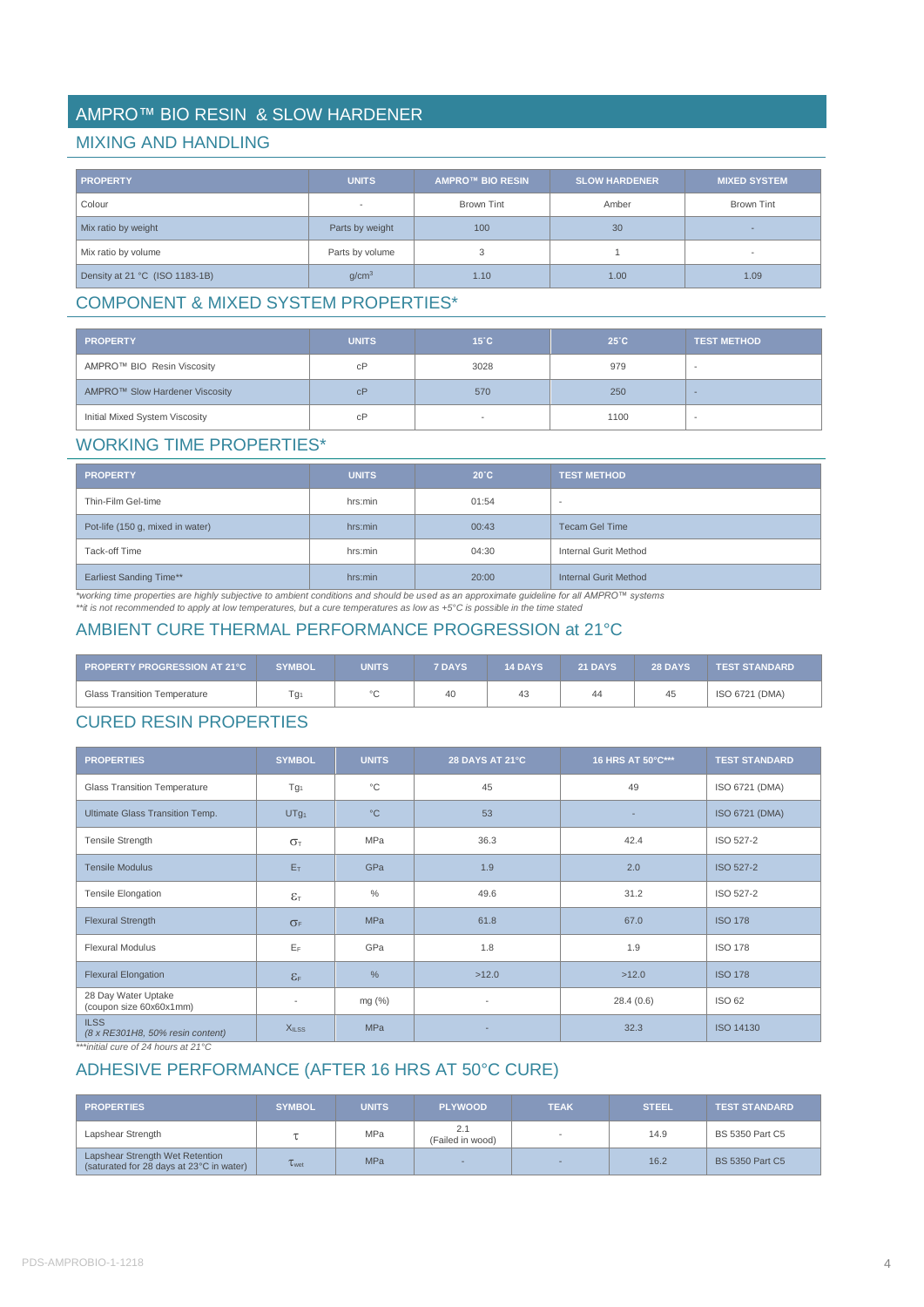# AMPRO™ BIO RESIN & EXTRA-SLOW HARDENER

## MIXING AND HANDLING

| <b>PROPERTY</b>                | <b>UNITS</b>      | <b>AMPRO™ BIO RESIN</b> | <b>EXTRA-SLOW HARDENER</b> | MIXED SYSTEM '           |
|--------------------------------|-------------------|-------------------------|----------------------------|--------------------------|
| Colour                         |                   | <b>Brown Tint</b>       | Amber                      | <b>Brown Tint</b>        |
| Mix ratio by weight            | Parts by weight   | 100                     | 30                         |                          |
| Mix ratio by volume            | Parts by volume   |                         |                            | $\overline{\phantom{a}}$ |
| Density at 21 °C (ISO 1183-1B) | q/cm <sup>3</sup> | 1.10                    | 1.00                       | 1.08                     |

# COMPONENT & MIXED SYSTEM PROPERTIES\*

| <b>PROPERTY</b>                      | <b>UNITS</b> | $15^{\circ}$ C | $25^{\circ}$ C | <b>TEST METHOD</b>       |
|--------------------------------------|--------------|----------------|----------------|--------------------------|
| AMPRO™ BIO Resin Viscosity           | сP           | 3028           | 979            | $\sim$                   |
| AMPRO™ Extra-Slow Hardener Viscosity | cP           | 385            | 198            |                          |
| Initial Mixed System Viscosity       | сP           |                | 1044           | $\overline{\phantom{a}}$ |

## WORKING TIME PROPERTIES\*

| <b>PROPERTY</b>                  | <b>UNITS</b> | $20^{\circ}$ C | <b>TEST METHOD</b>    |
|----------------------------------|--------------|----------------|-----------------------|
| Thin-Film Gel-time               | hrs:min      | 02:14          |                       |
| Pot-life (150 g, mixed in water) | hrs:min      | 01:04          | <b>Tecam Gel Time</b> |
| Tack-off Time                    | hrs:min      | 06:00          | Internal Gurit Method |
| <b>Earliest Sanding Time**</b>   | hrs:min      | 20:00          | Internal Gurit Method |

\*working time properties are highly subjective to ambient conditions and should be used as an approximate guideline for all AMPRO™ systems<br>\*\*it is not recommended to apply at low temperatures, but a cure temperatures as l

# AMBIENT CURE THERMAL PERFORMANCE PROGRESSION at 21°C

| PROPERTY PROGRESSION AT 21°C        | <b>SYMBOL</b> | UNITS   | <b>7 DAYS</b> | <b>14 DAYS</b> | <b>21 DAYS</b> | <b>28 DAYS</b> | <b>TEST STANDARD</b> |
|-------------------------------------|---------------|---------|---------------|----------------|----------------|----------------|----------------------|
| <b>Glass Transition Temperature</b> | g۱.           | $\circ$ | 42            | 44             | 46             | 47             | ISO 6721 (DMA)       |

# CURED RESIN PROPERTIES

| <b>PROPERTIES</b>                               | <b>SYMBOL</b>                | <b>UNITS</b>  | <b>28 DAYS AT 21°C</b>   | 16 HRS AT 50°C*** | <b>TEST STANDARD</b> |
|-------------------------------------------------|------------------------------|---------------|--------------------------|-------------------|----------------------|
| <b>Glass Transition Temperature</b>             | Tg <sub>1</sub>              | $^{\circ}C$   | 47                       | 49                | ISO 6721 (DMA)       |
| Ultimate Glass Transition Temp.                 | UTg <sub>1</sub>             | $^{\circ}C$   | 49                       | <b>TBC</b>        | ISO 6721 (DMA)       |
| <b>Tensile Strength</b>                         | $\sigma$                     | <b>MPa</b>    | 36.0                     | 32.0              | ISO 527-2            |
| <b>Tensile Modulus</b>                          | E <sub>T</sub>               | GPa           | 1.8                      | 1.6               | ISO 527-2            |
| <b>Tensile Elongation</b>                       | $\epsilon_{\text{\tiny T}}$  | $\%$          | 47.9                     | 49.2              | ISO 527-2            |
| <b>Flexural Strength</b>                        | $\sigma_F$                   | <b>MPa</b>    | 60.1                     | 62.1              | <b>ISO 178</b>       |
| <b>Flexural Modulus</b>                         | EF                           | GPa           | 1.8                      | 1.8               | <b>ISO 178</b>       |
| <b>Flexural Elongation</b>                      | $\epsilon_{\text{\tiny{F}}}$ | $\frac{0}{0}$ | >12.0                    | >12.0             | <b>ISO 178</b>       |
| 28 Day Water Uptake<br>(coupon size 60x60x1mm)  | $\overline{\phantom{a}}$     | mg $(\%)$     | $\overline{\phantom{a}}$ | 45.3(0.7)         | <b>ISO 62</b>        |
| <b>ILSS</b><br>(8 x RE301H8, 50% resin content) | <b>XILSS</b>                 | <b>MPa</b>    |                          | 29.5              | ISO 14130            |

*\*\*\*initial cure of 24 hours at 21°C*

# ADHESIVE PERFORMANCE (AFTER 16 HRS AT 50°C CURE)

| <b>PROPERTIES</b>                                                           | <b>SYMBOL</b> | <b>UNITS</b> | <b>PLYWOOD</b>          | <b>TEAK</b>             | <b>STEEL</b> | <b>TEST STANDARD</b>   |
|-----------------------------------------------------------------------------|---------------|--------------|-------------------------|-------------------------|--------------|------------------------|
| Lapshear Strength                                                           |               | MPa          | 2.2<br>(failed in wood) | 9.5<br>(failed in wood) | 15.6         | BS 5350 Part C5        |
| Lapshear Strength Wet Retention<br>(saturated for 28 days at 23°C in water) | Twet          | MPa          |                         |                         | <b>TBC</b>   | <b>BS 5350 Part C5</b> |